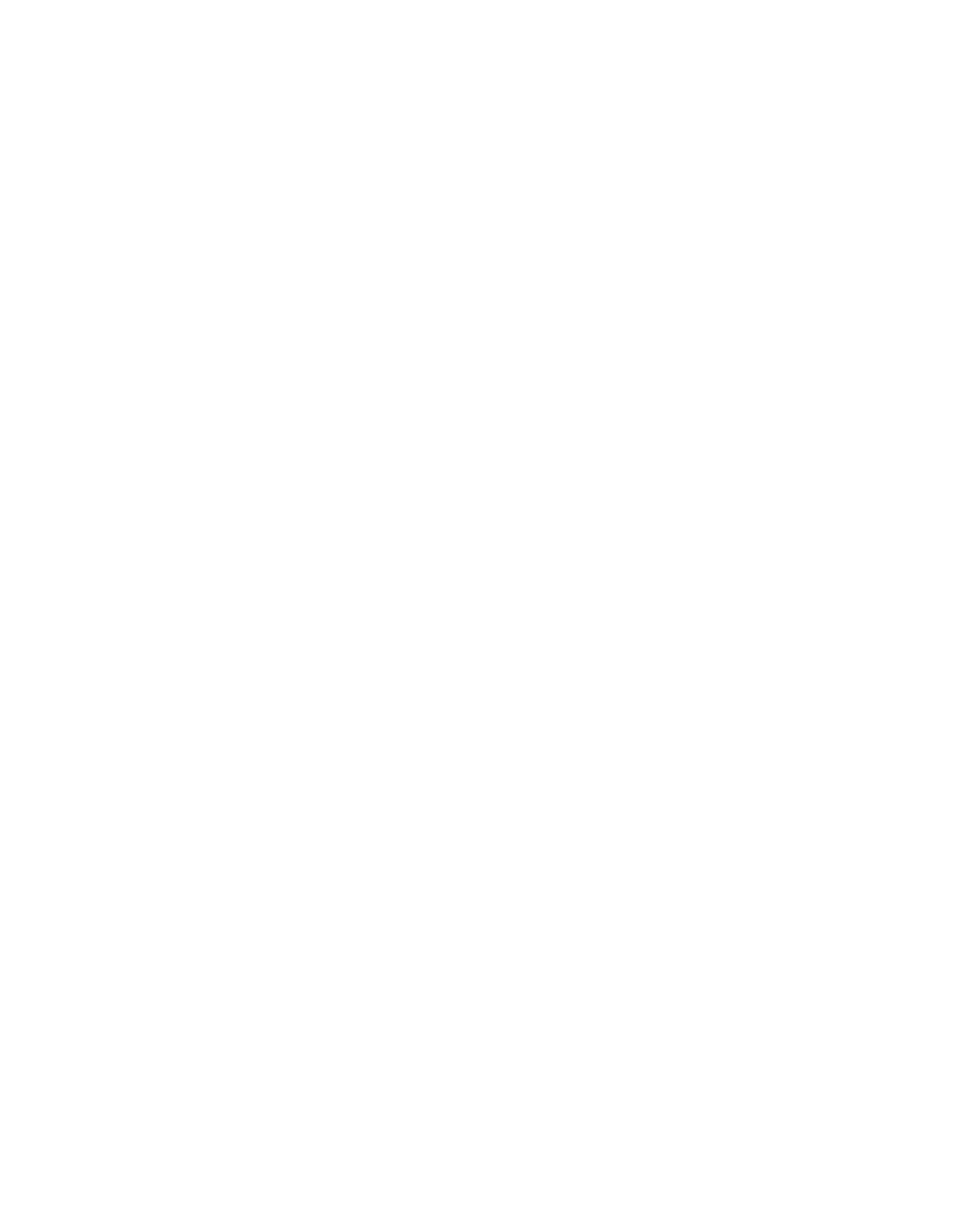



# Explotrain FuzeX™ System

### *Explotrain's FuzeX system provides high fidelity simulation of UXO and Chemical Weapon Ordnance for EOD training.*

Explotrain's FuzeX system accurately simulates the sensitivities and safeties of a variety of fuzes and ordnance through the use of a programmable circuit board inserted into inert training rounds and fuzes. The FuzeX circuitry is equipped with a variety of sensors that are wirelessly monitored and programmed by the user to accurately simulate the various safeties of a real ordnance and fuze. The training round can be used with inerted fuzes for recognition training and FuzeX+ fuzes that contain additional instrumentation such as proximity sensors.

To begin a training exercise, the instrumented training round is first armed by the instructor. Then, during Recon and RSP, if any of the programmed safeties of the training round or optional FuzeX+ are violated, the circuitry will alert the instructor via the tablet and will send a wireless Fire signal to any connected Explotrain Blast Simulator. All sensor level outputs are displayed in real time then recorded and formatted for the trainee's records.

Optional chemical weapon simulants can be inserted into the training round for additional training capabilities. These simulants can be intentionally leaked if desired. Various types of simulants are available for use with detection equipment as well as UV inspection for contamination.

After the trainee has prepared the RSP, the initial fuze can be replaced by a Shootable Fuze that will indicate the actual path of a disruption shot for comparison with cutaway models or images for evaluation.

www.explotrain.com Fort Walton Beach, FL (850) 862-5344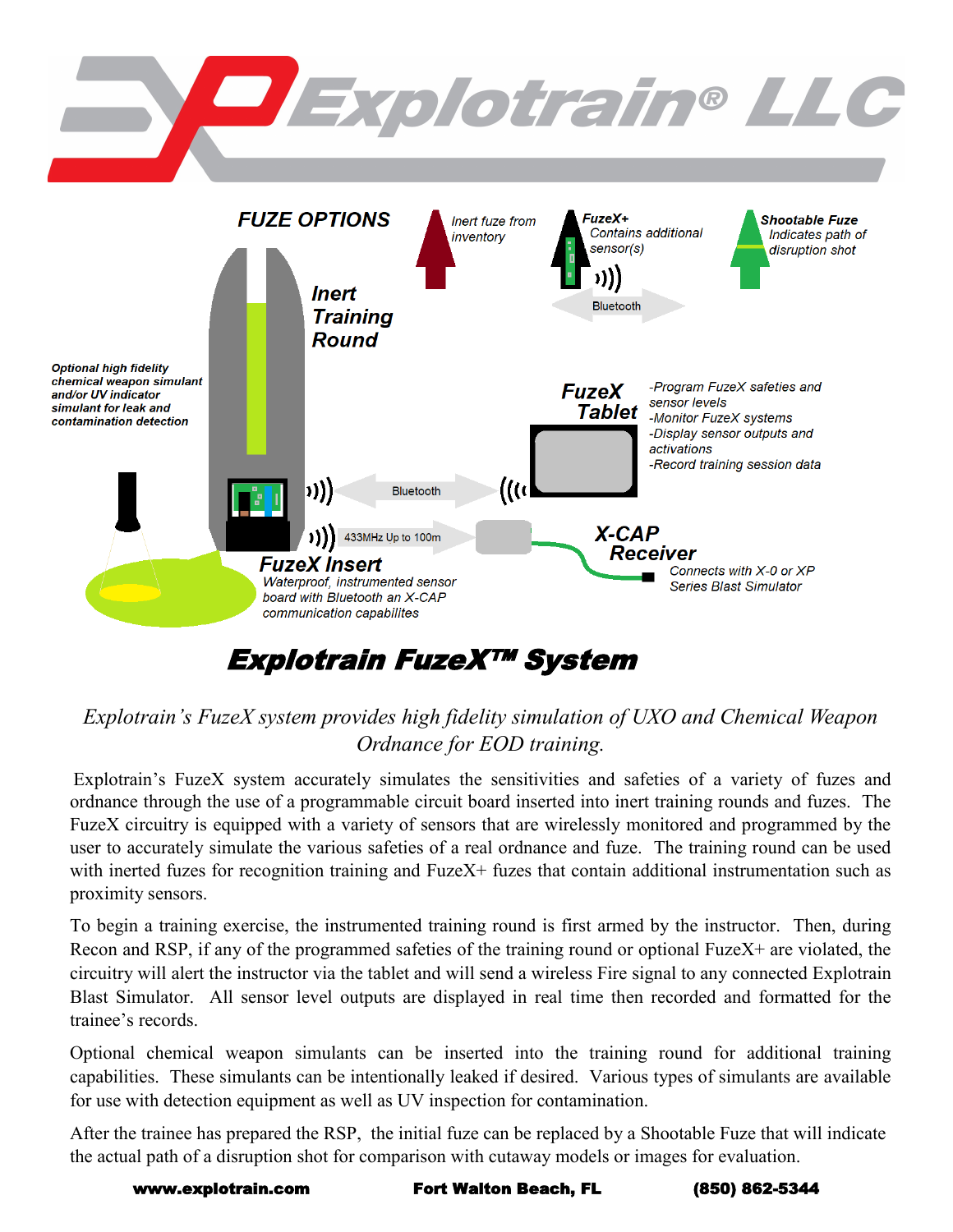



# Explotrain IFIED™ System

### *Explotrain's Inert Functional IEDs (IFIEDs) accurately represent explosive devices found in the field in form, function, and construction*

Explotrain's IFIEDs are used to train against an ever changing and evolving IED threat. They are constructed with the same materials and using the same techniques as devices found in theater. These devices range in complexity from simple mail or letter bombs to that of the extortion device from Harvey's Casino in 1980.

Custom circuitry allows the use of various arming and triggering sensors: photocells, contact and trembler switches, mechanical and digital timers, PMRs, cell phones, etc. Outputs can be a simple buzzer or LED, but the majority of these devices use the X-CAP™ System to interface with a penalty device in the form of a blast simulator.

The X-WIIFE™ (Wireless Interface for Inert Functional Explosives) can be used to Arm, Disarm, Command Detonate, and monitor most IFIEDs. Sensor thresholds of both duration and intensity can be set and sensor output is continuously displayed on screen and stored. The X-WIIFE allows a trainee's performance to be evaluated or examined in detail rather just a simple Go/No-Go Additionally, the sensor display can be used as a teaching tool , e.g. visually demonstrating the effects of shining a light into a casing with a photocell.

With real world and accurately simulated components, but no "out of play" penalties or command wires, Explotrain IFIEDs provide the most accurate simulation of IEDs technologically possible.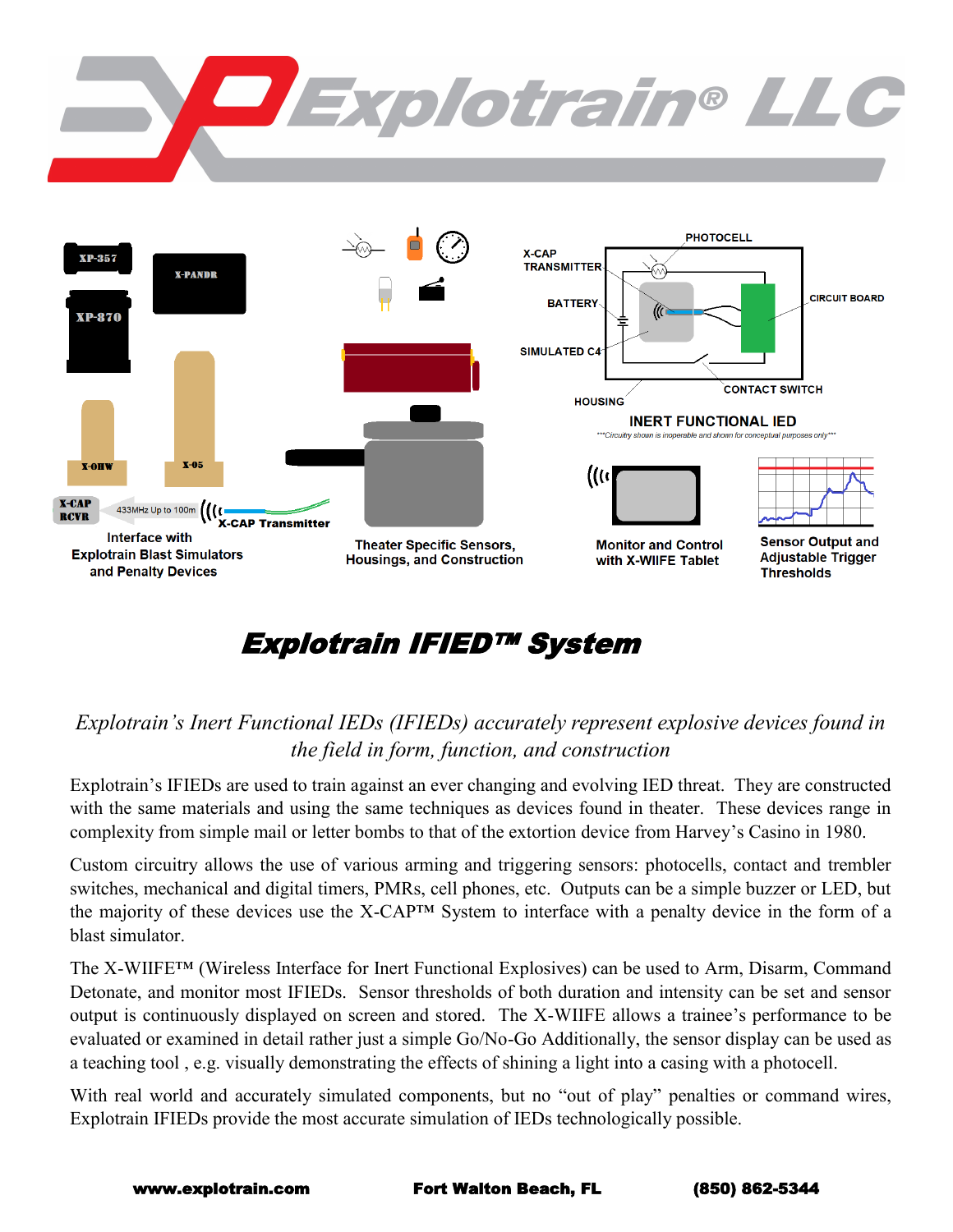

# Explotrain X-OHW™ and X-05™ Blast Simulators

### *Explotrain's Model X-OHW and X-05 Explosive Blast Simulators produce safe, realistic, and cost effective explosive battlefield effects.*

The X-OHW and X-05 produce simulated explosive effects using a controlled mixture of oxygen and propane ignited in an open chamber. These blast effects produce a brief flash, high sound levels (130dB+ Peak) and blast overpressure shockwave to accurately simulate artillery, IEDs, roadside bombs, and other explosive weapons used on the battlefield. They are safe to be used near personnel, vehicles, and buildings.

The X-OHW and X-05 are typically controlled by handheld remotes that can control up to 16 simulators at ranges up to 1200m. These remotes are used to Arm, Disarm, Fire and continuously monitor the simulators. The X-ACT™ tablet based controller can place simulator icons on a map or aerial photo of a training range for ease of use as well as update and customize basic software and operating parameters.

In conjunction with the wireless remote controls, the X-OHW and X-05 can be used with Explotrain's X-CAP wireless Blasting Cap Transmitter system. The X-CAP is simply placed in the circuit of an IED training device in place of an actual detonator. When triggered, the X-CAP sends a wireless Fire signal to a receiver that initiates the X-OHW or X-05. This system allows for high fidelity simulation of IEDs without the use of command wires or "out of play" buzzers and other less effective penalties.

Additionally, the X-OHW and X-05 can be triggered by hardwired connection to simple contact closure switches such as tripwires or pressure plates.

www.explotrain.com Fort Walton Beach, FL (850) 862-5344